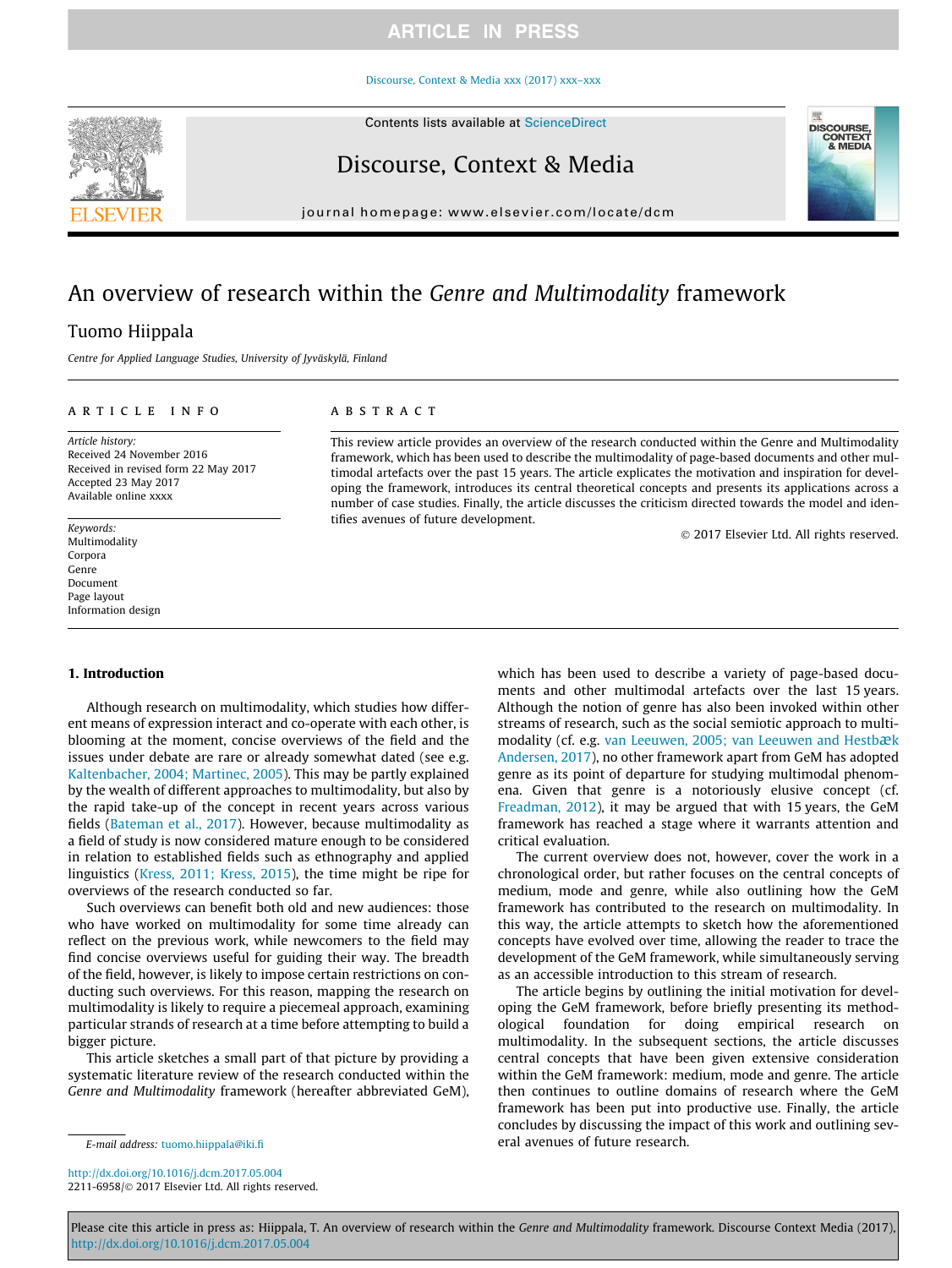2 **T. Hiippala / Discourse, Context & Media xxx (2017) xxx–xxx** 

#### 1.1. Inspiration and early beginnings

Recounting how the research in computational linguistics inspired the early development of the GeM framework, John [Bateman \(2014b, 25–27\)](#page-7-0) – one of its lead developers – observes that the field of natural language generation had always attended to communicative 'goals' set for texts, and particularly, to the contextual constraints that had to be accounted for in order to meet the designated goals. Research on the organization of language, discourse and non-linguistic forms of communication – such as diagrams – for the purpose of generating their appropriate combinations then eventually led to consider the role of layout.

This presented a substantial challenge, because immense variation could be found in the use of layout space across different pagebased documents. Although tools for describing layout – which were later incorporated into the GeM framework – emerged at the time, they offered few explanations for the variation commonly encountered in documents (cf. [Reichenberger et al., 1995](#page-8-0)). This led to the question: why do specific documents adopt a particular kind of layout and organization ([Bateman, 2014b, 30](#page-7-0))?

The Genre and Multimodality research project, which ran between 1999 and 2002 at the University of Stirling, Scotland, and Bremen University, Germany, deployed the notion of genre to account for variation in document structure. Drawing on the linguistic notion of genre, which is traditionally understood as introducing context-dependent constraints to the selections made within language and discourse (for a comprehensive overview of various approaches, see [Bawarshi and Reiff, 2010](#page-7-0)), the GeM project departed from the hypothesis that the notion of multimodal genre.

''might similarly exercise constraints on selections within layout structures, on their typographical and spatial realisation, and on the transformation processes between layout structure and rhetorical organisation." [\(Bateman, 2014b, 32](#page-7-0)).

Within the GeM framework, genre was conceptualized a space of possibilities, drawing on the proposal put forward by [Lemke](#page-7-0) [\(1999\).](#page-7-0) Moving around this space was assumed to be reflected in different configurations of multimodal structures, depending on what the document's communicative goals were, that is, whether the document was intended, for example, to instruct, to describe or to achieve both of these goals simultaneously.

To keep track of the multitude of contextual variables that could influence the selections made during the design process, which would then take a concrete form on the document surface, the GeM framework was designed to be corpus-driven from the outset. In order to bring the documents under analytical control, the project developed an annotation schema with multiple layers of description, which was intended ''to function as a tool for isolating significant patterns against the mass of detail that multimodal documents naturally present" [\(Bateman, 2014b, 33\)](#page-7-0). This annotation schema was expected to enable a systematic empirical exploration of multimodality in documents, which would, in turn, provide a stronger basis for formulating theories about their principles of organization.

The findings of the GeM project are presented at length in Multimodality and Genre: A Foundation for the Systematic Analysis of Multimodal Documents [\(Bateman, 2008\)](#page-7-0). This monograph is best contextualized by its preface, in which [Bateman \(2008, xix\)](#page-7-0) identifies several established theories of multimodality (e.g. [O'Toole,](#page-8-0) [1994; Kress and van Leeuwen, 1996; Kress and van Leeuwen,](#page-8-0) [2001\)](#page-8-0) and raises the question: which direction should be taken in research after multimodality has become accepted as an inherent feature of meaning-making? For the study of page-based multimodal documents, [Bateman's \(2008, 16\)](#page-7-0) proposed direction involves a systematic, empirically-motivated account of their production and consumption. These fundamental processes were intended to be examined using the corpus-based method proposed in the GeM framework, to which this article turns next, before considering its theoretical scaffolding.

# 1.2. Methodological orientation

As mentioned above, the GeM framework provides an annotation schema with multiple analytical layers to support empirical research on page-based documents. These layers include, but are not limited to, the following:

- base layer, which carries the content realized using different semiotic modes
- layout layer for the hierarchical organization of the content, its typographic and graphic characteristics, and spatial positioning in layout
- rhetorical layer for describing discourse relations that hold between content elements using Rhetorical Structure Theory (RST; see [Taboada and Mann, 2006\)](#page-8-0)
- navigation layer describing structures that support the use of the document

To search for structural patterns that could potentially characterize the genre under investigation, each annotation layer is cross-referenced with other layers. The entire analytical process is visualized in [Fig. 1](#page-2-0).

The annotation schema, which uses Extensible Markup Language (XML) for storing the annotation, is described extensively in [Bateman et al. \(2002\), Bateman et al. \(2004\), Bateman et al.](#page-7-0) [\(2000\), Bateman \(2008, 254-264\)](#page-7-0) and [Hiippala \(2015c, chapter](#page-7-0) [5\)](#page-7-0). Among the early work, useful examples of applying the annotation schema to various artefacts may be found in [Bateman et al.](#page-7-0) [\(2000\) and Delin et al. \(2003\)](#page-7-0). Subsequent work and findings will be taken up for discussion later, as the following discussion will focus on the advantages and limitations of adopting an XMLbased annotation schema for multimodal corpora.

On the one hand, it may be argued that adopting XML, an industry standard markup language, allows the GeM framework to benefit from commercially-driven developments for handling XML data, which often outpace the tools developed for academic research [\(Bateman et al., 2002, 19\)](#page-7-0). For a concrete benefit, XML has enabled the use of different programming languages for querying and visualizing GeM corpora, because they can work with XML data ([Thomas, 2007; Thomas, 2009; Hiippala, 2015c\)](#page-8-0). Moreover, XML remains effective for representing structured data, which may be extended as necessary: [Thomas \(2014\)](#page-8-0) shows how additional layers of description may be integrated into the GeM annotation schema to extend the model's capability to describe multimodal phenomena.

On the other hand, applying the GeM framework requires a considerable amount of time and resources. Although commercial XML editors facilitate the process, the annotation remains a tedious task involving a lot of manual work. To exemplify, annotating a corpus consisting of 58 double-pages in tourist brochures took roughly three years ([Hiippala, 2015a](#page-7-0)). In particular, the layout layer has been identified as a bottleneck in the annotation process, as numerous measurements are needed to represent the positioning of layout elements, their size and typographic features ([Thomas, 2009, 245\)](#page-8-0).

To solve this challenge, [Thomas \(2009\)](#page-8-0) explores the use of commercial optical character recognition software for automatically generating ''proto-GeM" XML, but concludes that extensive postprocessing required from the analyst rendered this approach impractical. Nevertheless, [Thomas \(2009, 243\)](#page-8-0) also observes that computer vision techniques may contribute to automating parts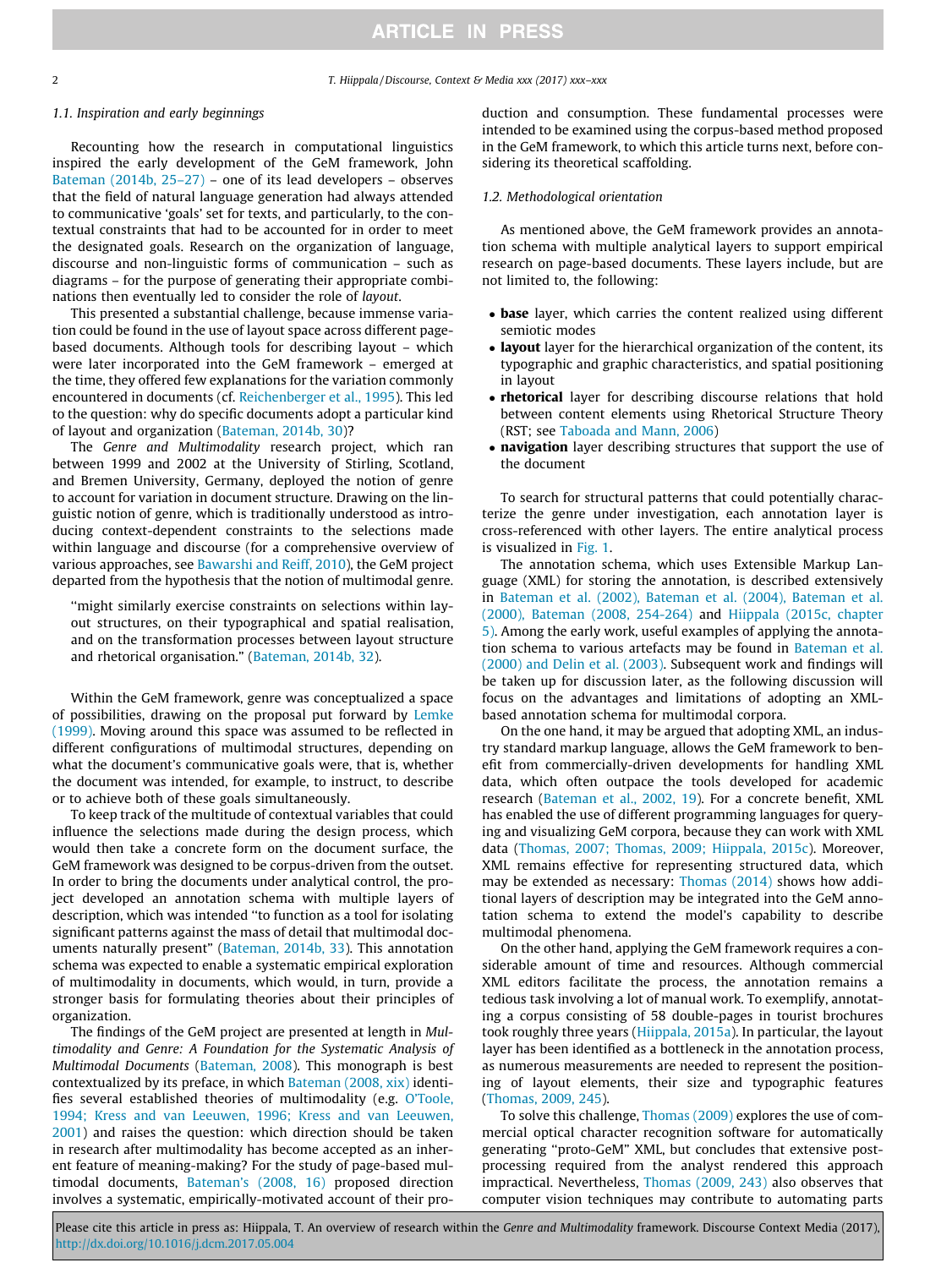T. Hiippala / Discourse, Context & Media xxx (2017) xxx–xxx 33

<span id="page-2-0"></span>

Fig. 1. Methodological steps in applying the GeM framework.

of the annotation process in the future. [Hiippala \(2016b\)](#page-7-0) discusses previous research in this area and proposes a solution for generating parts of GeM annotation automatically. Given the more general development within the humanities, future GeM corpora are likely to combine both manual and automatic annotation ([Bateman et al.,](#page-7-0) [2016\)](#page-7-0).

# 2. Key concepts within the framework

An annotation schema alone, however, provides little explanatory power without support from theory. Thus the following sections discuss key concepts within the GeM framework – medium, mode and genre – which provide the theoretical scaffold necessary for separating different kinds of contributions to multimodal documents. Section 2.1 begins with the concept of medium, which describes the materiality, such as paper or screen. Section [2.2](#page-3-0) then proceeds to discuss mode, a central concept to any account of multimodality, which describes the resources used for making and exchanging meanings. Finally, Section [2.3](#page-3-0) concludes with the concept of genre, which is used to characterize the patterns of semiotic modes commonly found across different documents.

### 2.1. Medium

Within the GeM framework, the concept of medium describes how some material – that is, the concrete physical substrate on which a document is realized – attains a stable form over time, as its production and consumption stabilizes. If the material is steadily used to fulfil some communicative purpose, it may establish itself into a full-blown medium. The newspaper, for instance, serves as a useful example of a medium that has evolved to support the fast-paced production and consumption of news by adopting a particular type of low-cost paper – newsprint. However, the material substrate of newsprint also sets certain limitations to the newspaper medium: although newsprint is durable enough to be run through a high-speed printing press, its capability to realize photographs is limited compared to, for instance, high-quality glossy paper reserved for monthly magazines.

To disentangle the effects of ''technological imperative and cultural habit" that shape the form of multimodal documents ([Bateman et al., 2007, 157\)](#page-7-0), the GeM framework built on [Waller's](#page-8-0) [\(1987\)](#page-8-0) work on document design to define three constraints arising from materiality [\(Bateman, 2008, 18\)](#page-7-0):

- 1. Canvas constraints, that is, constraints arising from the materiality, such as being able to realize colour photographs.
- 2. Production constraints, such as micro- and macro-economies of time and materials, as reflected in the use of cheaper newsprint for daily news and more expensive glossy paper for monthly magazines.
- 3. Consumption constraints, which determine the use and life cycle of the document – the content of a daily newspaper 'expires' faster than that of a monthly magazine.

Defining these constraints helps to illuminate a key issue in describing multimodal documents: while these constraints have a concrete effect on the documents, they need to be treated separately from any semiotic contribution to the artefact. The combination of these constraints gives rise to ''virtual artefacts" – established, recognizable ways of shaping some material for some communicative purpose ([Bateman, 2008, 18](#page-7-0)).

Again, a newspaper may be used to illustrate the concept of a virtual artefact: early printing technology could not produce columns of arbitrary width, therefore imposing a production constraint on newspaper layout. Similarly, the paper used at the time set a canvas constraint to font size, because small fonts were rendered illegible by smudging ink, as a result of improper absorption. These constraints have largely disappeared due to developments in printing technology, but they influenced the form of the newspaper sufficiently to establish a virtual artefact, whose form has been upheld by the established use of the newspaper. As a consequence, newspapers continue to organize their content into compartments, whose size and positioning can be used to convey information about their news value.

As a theoretical concept, the notion of a virtual artefact bears close resemblance to what Bateman  $(2014c)$  expands into a fullblown concept of a medium. Previously, the GeM framework embedded the aforementioned technologically and culturally motivated constraints arising from the virtual artefact within the notion of genre. Conflating the notions of virtual artefact and genre, however, did not sufficiently differentiate between multimodal genres in different media, because some of the features ascribed to virtual artefacts were strongly rooted in the underlying materiality and therefore unlikely to be carried across to other media ([Bateman, 2014c, 255–256\)](#page-7-0). To draw again on the example of newspapers, it is unlikely that page numbers – a key feature of the printed newspaper, which function as navigation devices to support its use – would be included in the electronic edition, in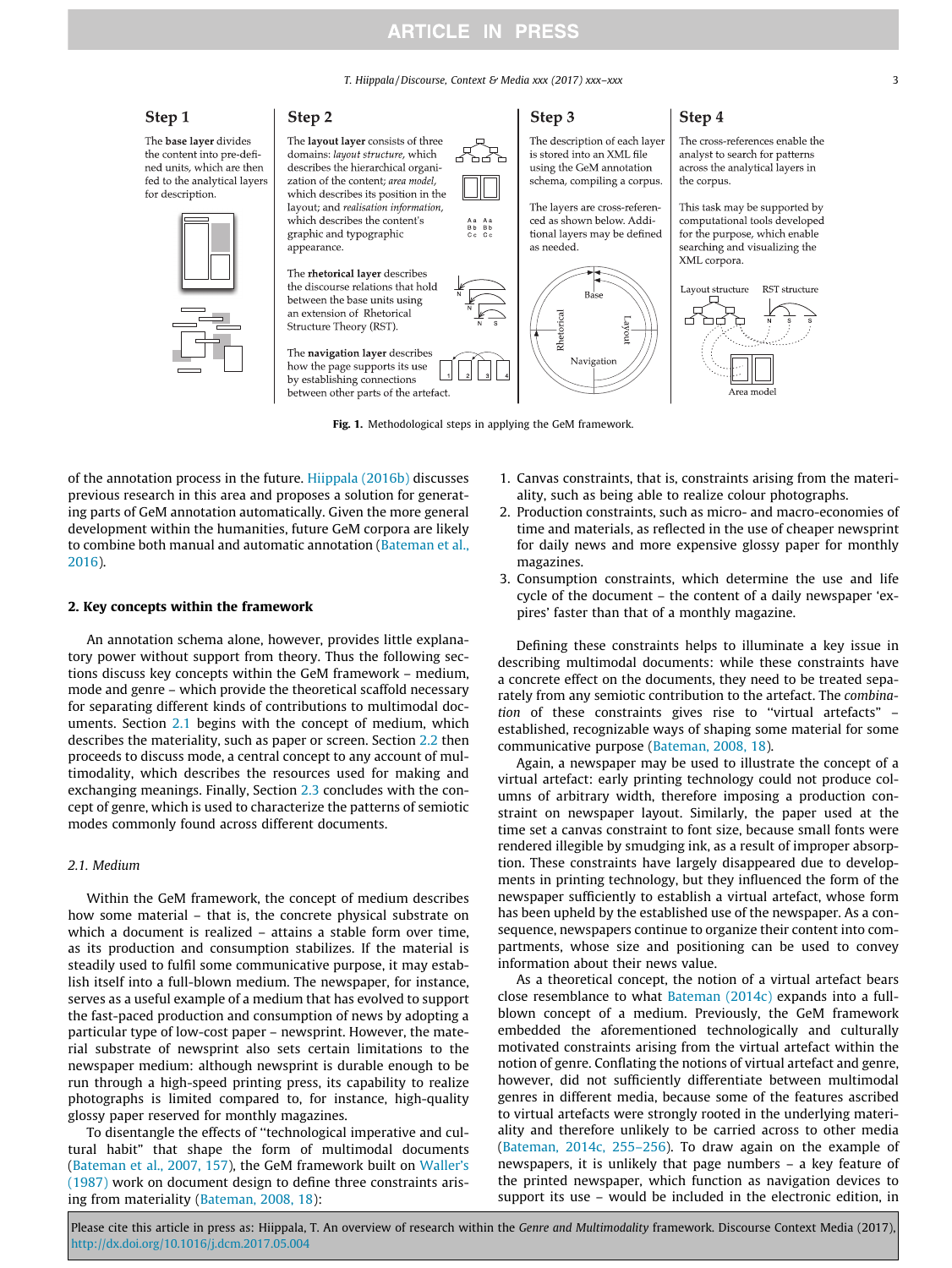<span id="page-3-0"></span>

which navigation is handled using hyperlinks. In other words, these features of individual artefacts arise from the underlying medium.

Because the notion of medium was introduced to the GeM framework fairly recently, empirical research in this area has been limited. However, a theoretical perspective that aligns with the GeM framework can be found in [Bateman et al. \(2017\),](#page-7-0) which discusses how different materialities are shaped for communicative purposes and consequently act as incubators for new semiotic modes and their combinations ([Bateman, 2014c, 257](#page-7-0)). Therefore, to move forward into this area, the following section examines how the fundamental notion of semiotic mode has been conceptualized in the GeM framework.

# 2.2. Mode

The concept of a mode is central to multimodal research, and streams of research in the field often differ in their definition (see e.g. [Elleström, 2010; Jewitt, 2014](#page-7-0)). Within the GeM framework, the notion of a semiotic mode is conceptualized as an intermediate category between large- and small-scale semiotic phenomena, such as entire semiotic systems and individual signs ([Bateman, 2014a, 10](#page-7-0)). The motivation for situating mode in this intermediary space has been to enable the concept to be applied as an analytical tool without over-generalizing or getting lost in the detail. For this purpose, [Bateman \(2011\)](#page-7-0) proposes a definition of semiotic mode with three distinct strata: an underlying material substrate, which is capable of carrying a number of semiotic resources, whose contextual interpretation is supported by discourse semantics. These three strata and the theoretical foundation they provide will be covered before discussing the semiotic modes identified within the GeM framework.

As outlined above, the GeM framework considers a material substrate that may be manipulated to be a prerequisite for the emergence of a semiotic mode. Over time, this substrate may evolve into a full-blown medium, but the first step for a semiotic mode is to establish a material substrate capable of carrying traces of semiotic resources. Without such a steady material substrate at hand, the semiotic resources cannot stabilize and develop the kind of organization required for making complex meanings, that is, having fully developed semiotic resources and their discourse semantics in place [\(Bateman, 2011, 21](#page-7-0)). These concepts will be explored in greater detail below.

Within the GeM framework, the semiotic resources have been treated as having an organization with paradigmatic and syntagmatic axes, which enable making paradigmatic choices and combining these choices into syntagmatic structures. These are precisely the structures that leave traces on the underlying materiality, for instance, in the form of written language and illustrations [\(Bateman, 2011, 20](#page-7-0)). Basing the definition of a mode on the stratum of materiality has enabled the GeM framework to define the semiotic resources participating in a semiotic mode in a more precise manner, because broad definitions such as 'language' and 'image' are unlikely to suffice to bring out the finer distinctions that multimodal artefacts naturally present (cf. [Bateman, 2014d](#page-7-0)).

Finally, the semiotic resources realized on some material become interpretable by virtue of being embedded into unfolding discourse ([Bateman, 2011, 21](#page-7-0)). This capability arises from the stratum of discourse semantics, a property of any full-blown semiotic mode which ensures that the semiotic resources are organized in a way that supports their contextual interpretation. Without discourse semantics, the interpretation of semiotic resources would be limited to specific contexts. Contrastingly, a full-blown semiotic mode that has the stratum of discourse semantics in place extends the possible contexts of use for each semiotic resource by providing a mechanism that guides their contextual interpretation.

A central argument within the GeM framework has been that the first step in multimodal analysis should involve an effort to identify the semiotic modes, instead of assuming that these modes are known in advance ([Bateman, 2014a, 10\)](#page-7-0). Moreover, this effort must be supported with empirical evidence based on the semiotic choices made in the artefact under analysis [\(Bateman, 2011, 35\)](#page-7-0). This argument is directly in line with the empirical approach advocated within the GeM framework, and underlines the need to exercise caution in defining a mode. Assuming that 'language' and 'image' constitute the semiotic modes active in page-based artefacts is often under-differentiating, as various kinds of 'images' ranging from illustrations to photographs can serve a number of different functions in different genres (see e.g. [Kong, 2013;](#page-7-0) [Hiippala, 2015c\)](#page-7-0).

As an alternative solution for identifying semiotic modes in page-based documents, [Bateman \(2011\)](#page-7-0) proposes a set of abstractions termed text-flow, image-flow and page-flow (see also [Bateman,](#page-7-0) [2008, 175–176](#page-7-0)). These abstractions seek to capture the underlying logic that defines how different multimodal contributions on a page are organized. For instance, text-flow is built around the linearity of written language, whereas page-flow begins to make use of the entire two-dimensional layout space to organize its contents. Which kinds of expressive resources can be put into use within these semiotic modes depends on the underlying materiality: accessible introductions to these issues are given in [Bateman](#page-7-0) [\(2009\) and Hiippala \(2014\)](#page-7-0). The selections made within these modes, however, are dependent on the notion of genre, to which the article turns next.

# 2.3. Genre

Genre is often conceptualized as a ''second-order phenomenon: a patterning of patterns" ([Bateman, 2014c, 241\)](#page-7-0), that is, a phenomenon which cuts across different strata of organization. For language, the effect of genre is reflected, for instance, not only in lexical and grammatical choices, but also in their discourse organization: for multimodal documents, the same effect is manifested in selections made within semiotic modes and their combinations as a part of a larger whole such as a document.

The choices made across different strata are considered to be socially motivated. In other words, genres have designated communicative goals or social purposes: the particular selections made in the semiotic modes are seen to support the accomplishment of these goals ([Bateman, 2014c, 242](#page-7-0)). Such descriptions of genre as a goal-oriented process are often accompanied by statements about its organization being 'staged'. [Bateman \(2014c, 243\)](#page-7-0) notes, however, that the property of staging is ontologically dependent on the property of linearity, which disappears quickly when documents began to take advantage of the two-dimensional layout space available on the page.

This does not mean that multimodal documents could not support linear organizations. They certainly do, because linear models of genre, such as the well-known proposal from [Swales \(1990\),](#page-8-0) can be applied to instances of written language in any document drawing on this particular semiotic mode. The problem is that models built on the principle of linearity do not scale up to the entire page-based document, because a page inherently provides the potential for non-linear organizations built on the layout space. This has direct consequences to defining a multimodal notion of genre: with linearity gone, a multimodal definition must look elsewhere for the crucial support provided by structure.

As [Bateman \(2014c, 244\)](#page-7-0) argues:

The task of advancing multimodal application of genre cannot be separated, therefore, from that of providing a firm theoretical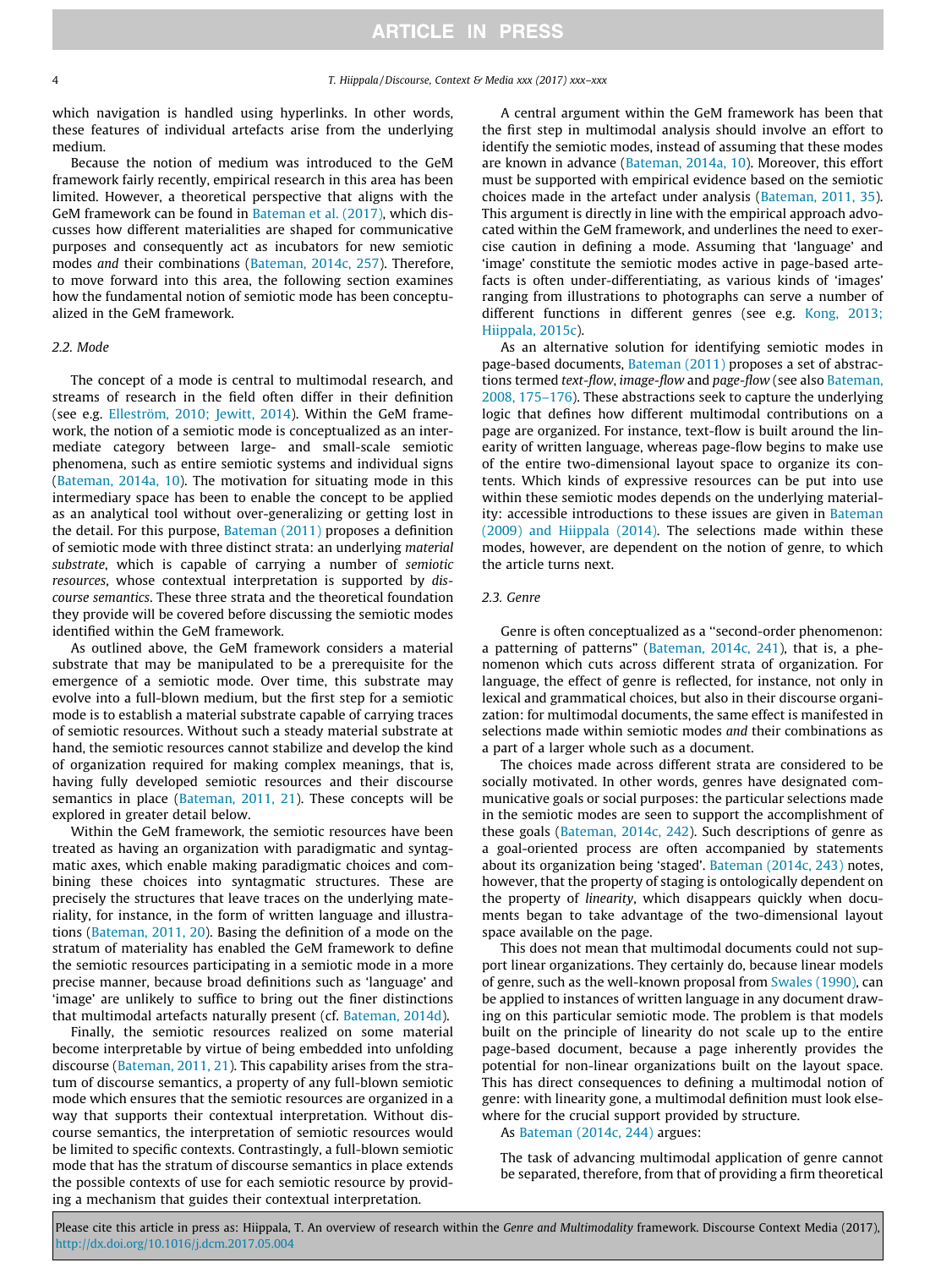grasp of the properties of multimodal artefacts that are available for carrying generic patterning.

Put differently, detecting any patterns in documents that bear the hallmarks of some genre requires a sufficiently developed understanding of document structure. Achieving this kind of understanding must naturally involve pulling apart the contributions arising from the medium and the semiotic modes that are made available within this medium.

The annotation schema provided by the GeM framework is intended to make these structures available for systematic corpus-driven analyses. As pointed out above, however, genre patterns do not necessarily manifest themselves within a single analytical layer defined within the framework. Cross-layer analyses, such as those combining descriptions of layout and rhetorical structure, are often necessary for teasing out potentially genredefining features in GeM-annotated corpora ([Hiippala, 2015c,](#page-7-0) [161\)](#page-7-0). To draw on an example from the tourist brochures studied by [Hiippala \(2015c, chapters 6–8\)](#page-7-0), choices made in the semiotic modes and their contributions to the rhetorical and layout structures differ depending on whether the brochures guide the tourists around or describe the locations to them.

The GeM framework posits that genres can actually be rather flexible in how they fulfil their communicative purposes, bearing dissimilarities when observed from one perspective and similarities when viewed from another angle. For this purpose, the notion of 'genre space' – that is, the topological perspective proposed in [Lemke \(1999\)](#page-7-0) – can effectively capture this flexibility and its consequences to the genre identity of a document [\(Bateman, 2008,](#page-7-0) [224\)](#page-7-0). This can also explain how page-based documents can play around with their structure: borrowing the layout structure patterns from one genre provides a 'false identity', which is only revealed upon examining the content and rhetorical structures.

It is important to understand, however, that the genre space – as conceptualized within the GeM framework – is not intended to be populated by instances of actual document genres at this stage. This would require a large volume of data to separate a signal from the noise, which is caused by the variation inherent to all document genres. Instead, the notion of genre space is intended as a tool for contrasting how different genres are positioned along some dimension (cf. e.g. [Hiippala, 2015c, 37\)](#page-7-0). Mapping the dimensions of genre space remains an open challenge, which can only be met when empirically well-founded descriptions covering a sufficiently broad range of document genres become available ([Bateman, 2014b, 33](#page-7-0)). To consider the contributions made towards this goal so far, the discussion now turns towards the application of the GeM framework.

### 3. Applications of the GeM framework

This section discusses how the GeM framework has been applied in multimodal research and beyond. Beginning with analyses of cross-cultural communication in Section 3.1, the discussion then proceeds to discuss analyses across different media in Section [3.2.](#page-5-0) Finally, Section [3.3](#page-5-0) considers various points of contact to different disciplines that have emerged from interactions with the GeM framework, before proceeding to reflect on the past and future work.

#### 3.1. Cross-cultural comparisons

To begin with, the GeM framework has been frequently used to study cross-cultural communication. As an example of the early work, [Bateman and Delin \(2003\)](#page-7-0) seek to identify appropriate units of analysis for contrasting page-based multimodal documents produced within different cultures. Comparing a single pair of English and Japanese instruction manuals, [Bateman and Delin \(2003\)](#page-7-0) suggest that cross-cultural analyses should target the entire page. They show that when applied to the entire page, the GeM framework is able to capture several cross-cultural differences, which are manifested in the staging, organization and appearance of document genres. To exemplify, whereas the English instruction manual relies mainly on typography to organize its contents and rhetorical structure, the Japanese counterpart integrates graphical elements such as icons and warning signs into its rhetorical structure. [Bateman and Delin \(2003\)](#page-7-0) suggest that this allows the manual to build the kind of interpersonal relationship between the manufacturer and the consumer appropriate for Japanese culture.

[Hiippala \(2012a\)](#page-7-0), in turn, conceptualizes the cross-cultural adaptation of documents as a form of multimodal localization – adapting documents from one 'locale', or the bundle of language and culture, to another. He applies the GeM framework to Finnish and English versions of the same tourist brochure with the goal of teasing out conflicts arising from multimodal localization. Working with four pairs of tourist brochures, [Hiippala \(2012a\)](#page-7-0) observes that rhetorical structures become easily mismatched with the intended layout structure. This arises from differing sentence and paragraph lengths across language pairs, which causes text to be misplaced, thus reducing usability by breaking rhetorical and layout structures on the page level. [Hiippala \(2012a\)](#page-7-0) suggests that occasional negligence towards multimodal localization can be traced back to lack of time and resources in the production of tourist brochures.

[Kong \(2013\)](#page-7-0) uses the GeM framework to compare the multimodal structure of 'global' news items, that is, news items picked up in both English and Chinese tabloid newspapers. To do so, [Kong \(2013\)](#page-7-0) compiled a corpus with 55 pairs of corresponding news items in both languages for an in-depth analysis of their structure. Whereas the Chinese tabloids organized the semiotic modes into separate compartments in the layout space, the English tabloids organized their content into composite units consisting of layers partially overlapping each other. [Kong \(2013\)](#page-7-0) identifies additional differences in the use of diagrammatic elements, such as arrows and icons, which the Chinese news items employ to guide the reader through the story. Like [Bateman and Delin](#page-7-0) [\(2003\), Kong \(2013\)](#page-7-0) relates this preference to building a culturally-appropriate relationship with the reader.

Yet another cross-cultural study is presented by [Thomas \(2014\),](#page-8-0) who applies the GeM framework to study product packaging in the United Kingdom and Taiwan. Focusing on fast-moving consumer goods, such as toothpaste and shampoo packs, [Thomas \(2014\)](#page-8-0) describes their genre structure and examines the differences between the two locales. His analysis builds on the more extensive work in [Thomas \(2009\)](#page-8-0), which defines a set of common 'message types' in product packaging on the basis of a corpus of 24 packages. These messages range from expressing brand identity to providing consumers with instructions and contact information, whose multimodal structure Thomas interrogates using the GeM-annotated corpus, supported by tools developed for the purpose [\(Thomas,](#page-8-0) [2007](#page-8-0)). In addition to extending the framework to the non-pagebased medium of product packaging, [Thomas \(2014\)](#page-8-0) also makes a significant methodological contribution by showing how additional layers may be introduced to the GeM framework to meet specific analytical needs.

Nekić [\(2015\),](#page-8-0) in turn, draws on the GeM framework to analyse the landing pages of Scottish and Croatian tourism websites. While she mainly pursues a detailed linguistic analysis intended to uncover how locations are construed as tourist destinations, she also applies the GeM layout layer to a subset of four examples from her corpus of 48 website landing pages. Nekić [\(2015\)](#page-8-0) shows how landing pages combine content elements into hierarchical organizations, which are then rendered for display on the layout. Although the landing pages exhibit considerable variation their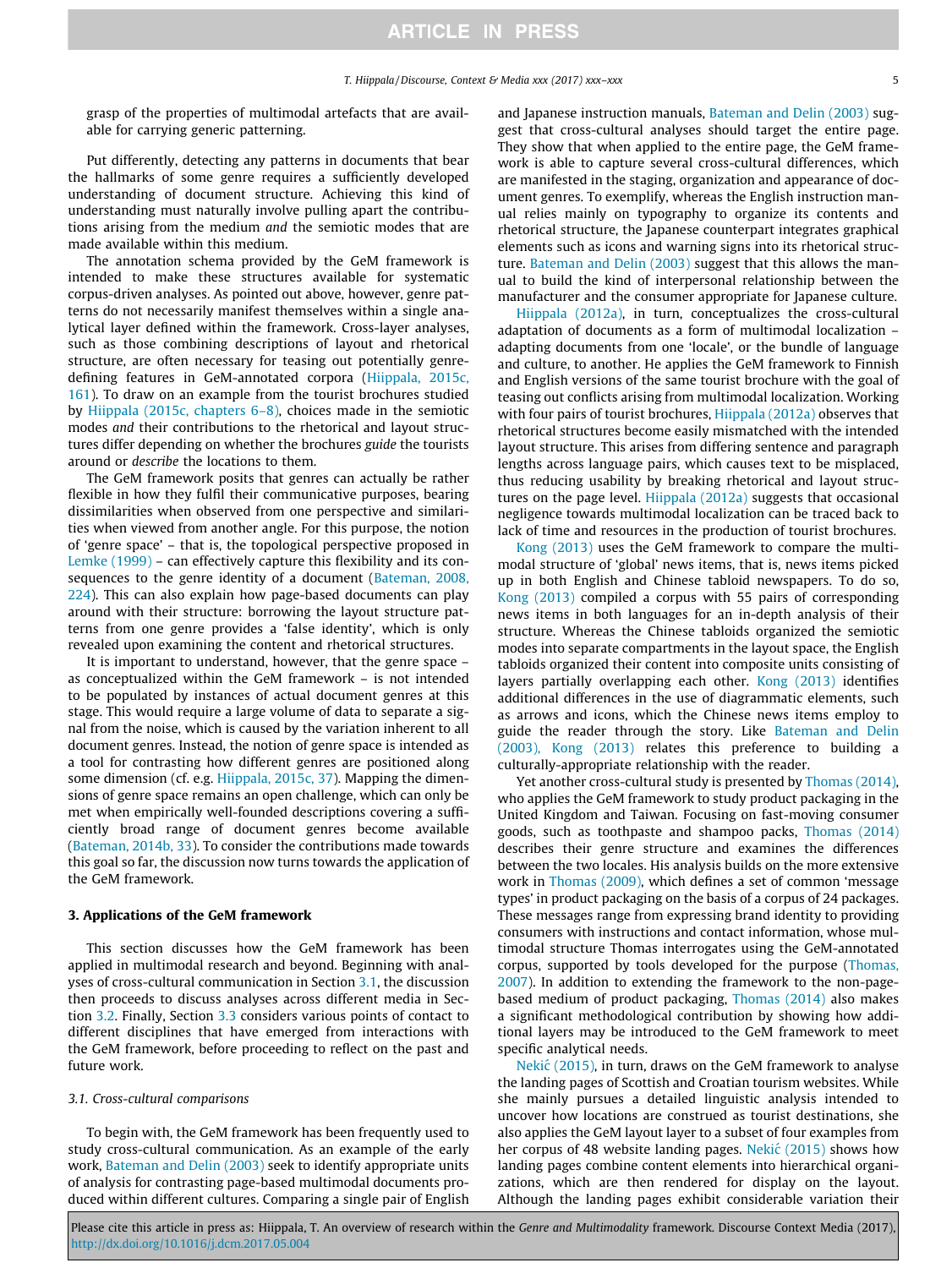<span id="page-5-0"></span>organization, they also share several features: given the underlying digital medium and their generic purpose as an entry point to a site, all landing pages emphasize interactivity by investing heavily into navigation structures.

Finally, a recent dissertation by [Zhang \(2017\)](#page-8-0) uses the GeM framework to compare public health posters in New York City and Hong Kong. Compiling a GeM-annotated corpus of 60 posters, [Zhang \(2017\)](#page-8-0) extends the framework to yet another medium, while also complementing the multimodal description with a detailed linguistic analysis. In a corpus-driven study, [Zhang](#page-8-0) [\(2017\)](#page-8-0) explores how this genre is used to inform and educate audiences in the two cities. Her analysis reveals that posters in New York City prefer the use of imperatives to instruct the audience and often restate their message using written language and images, whereas their counterparts in Hong Kong prefers to communicate more indirectly, preferring nominal groups and symbolic images. Methodologically, [Zhang's \(2017\)](#page-8-0) work also exemplifies how the GeM framework may be interfaced with more detailed linguistic analyses.

#### 3.2. Cross-media comparisons

In addition to comparing multimodality across cultures, the GeM framework has been used to explore contrasts between different media. [Bateman et al. \(2007\),](#page-7-0) for instance, introduce the notion of ''genre mapping" in a comparison of front pages in printed newspapers and digital news websites. According to [Bateman et al. \(2007\)](#page-7-0), mapping differences between genres enables sketching dimensions of the genre space. As pointed out above, this task is crucial for accounting for variability, that is, what kinds of choices are available to page-based documents. Although the front page genre serves the same broad goal of delivering news at a glance in both media, printed newspapers use layout and typography to construe 'news values', whereas news websites do not necessarily do so. Instead, they invest in navigation structures to guide the reader through the site. This naturally bears close resemblance to Nekić's (2015) findings described above, suggesting that navigation structures constitutes a requirement arising from the underlying digital medium.

That being said, the GeM framework has also been applied to journalistic genres beyond landing pages. [Hiippala \(2017\)](#page-7-0) presents a study of digital longform journalism, a genre that draws on traditional feature journalism, that is, journalism that focuses on topics outside the daily news cycle. As opposed to landing pages that compartmentalize their content and feature complex navigation structures, the 'longform' genre typically dedicates the entire screen to the story in question and avoids outgoing hyperlinks that might distract the reader. In addition, the genre features novel transitions borrowed from the semiotic mode of film, such as dissolves and wipes, which are used alongside the more traditional transitions of scrolling along a page and navigating using hyperlinks. Unlike in film, however, in which these transitions may have discursive meanings – a dissolve, for instance, may indicate passing time – such meanings are not invoked in the longform genre.

Considering that audiovisual media such as films are embedded into page-based artefacts in digital media such as those represented by the longform genre, their analysis has also been taken up for discussion within the GeM framework. To this end, [Bateman \(2013\)](#page-7-0) treats film as a dynamic document composed of audiovisual portions, or content segments, which are set into various kinds of relations with each other. In order to make sense of such documents, the viewer must reconstruct their organisation during interpretation. Many of these organisations may be described using the analytical layers of the GeM framework: to draw on an example, films organize their content into similar hierarchies as static documents, which may be captured using the GeM

layout layer [\(Bateman, 2013, 71](#page-7-0)). This kind of perspective to 'filmas-document' has been discussed extensively in [Bateman and](#page-7-0) [Schmidt \(2012\)](#page-7-0) and applied in the aforementioned study of longform journalism by [Hiippala \(2017\)](#page-7-0).

### 3.3. Extensions and inspirations

Extensions of the GeM framework have not been limited to media, but also include theoretical and methodological openings as well. To exemplify, [Waller et al. \(2012\)](#page-8-0) build on the GeM framework and the previous work in [Waller \(1987\)](#page-8-0) to explore the notion of 'pattern language' in information design. The notion of pattern language, coined by the architect Christopher Alexander, advocates the search for functional, pattern-based solutions to specific design problems. Examining the relation between design patterns and genres, [Waller et al. \(2012\)](#page-8-0) note that similar patterns may be found in different genres, which implies the kind of flexibility of movement across the genre space theorised within the GeM framework.

They observe that particular patterns may be more prototypical or peripheral within genres, with their strength of association depending on their prevalence. The GeM framework may provide one candidate for tracking these patterns, their diversity and frequency, but note that this remains a tedious task due to the time- and resource-intensive nature of building multimodal corpora ([Waller et al., 2012, 24](#page-8-0)). Due to this constraint, the GeM framework will likely remain a candidate tool for critiquing individual designs, before larger multimodal corpora become available (for other examples, see [Delin and Bateman, 2002; Hiippala,](#page-7-0) [2016a\)](#page-7-0).

Another issue pertaining to multimodality and design is visual perception. Discussing the perception of multimodal documents, [Hiippala \(2012b\)](#page-7-0) interrogates the notion of 'reading paths', which is often invoked when making assumptions about visual perception in multimodal research. As an alternative to making such assumptions, [Hiippala \(2012b\)](#page-7-0) advocates drawing on previous research in experimental psychology, which studies visual perception using eye-tracking in combination with other methods, such as verbal protocols, interviews and tests (see [Holsanova, 2014](#page-7-0)).

[Hiippala \(2012b\)](#page-7-0) adds to this toolkit by presenting a solution for interfacing a GeM-annotated corpus with the data provided by the eye-tracker. By using the same identifiers in the GeM corpus and the eye-tracker software, the analyst can retrieve the multimodal characteristics of what is being perceived and in which order. This does not only place the study of reception on a firmer ground within multimodal research, but opens up the possibility of contributing to experimental psychology as well, providing the means to construct more elaborate hypotheses about the perception and reception of multimodality.

Moving on to a different field, [Seizov \(2014\)](#page-8-0) proposes a framework called Imagery and Communication in Online Narratives (ICON) for analysing political communication online. Describing the goals of ICON, [Seizov \(2014, 28\)](#page-8-0) acknowledges the systematic approach and layered architecture of the GeM framework as a source of inspiration. [Seizov \(2014\)](#page-8-0) is, however, keen to point out how their goals differ: whereas ICON invests in visual content analysis, the GeM framework restricts itself to considering how graphic elements relate to other elements present on the page.

To make up for the shortcomings of the GeM framework in visual analysis, which [Seizov \(2014\)](#page-8-0) considers crucial for analysing political communication online, he combines political iconography with multimodal analyses and communication research to define up to 16 content-analytical categories in ICON ([Seizov, 2014, 54\)](#page-8-0). As such, [Seizov's \(2014\)](#page-8-0) work does not only underline the effectiveness of a layered approach to studying multimodal phenomena, but shows how the GeM framework can inform analyses conducted within other fields.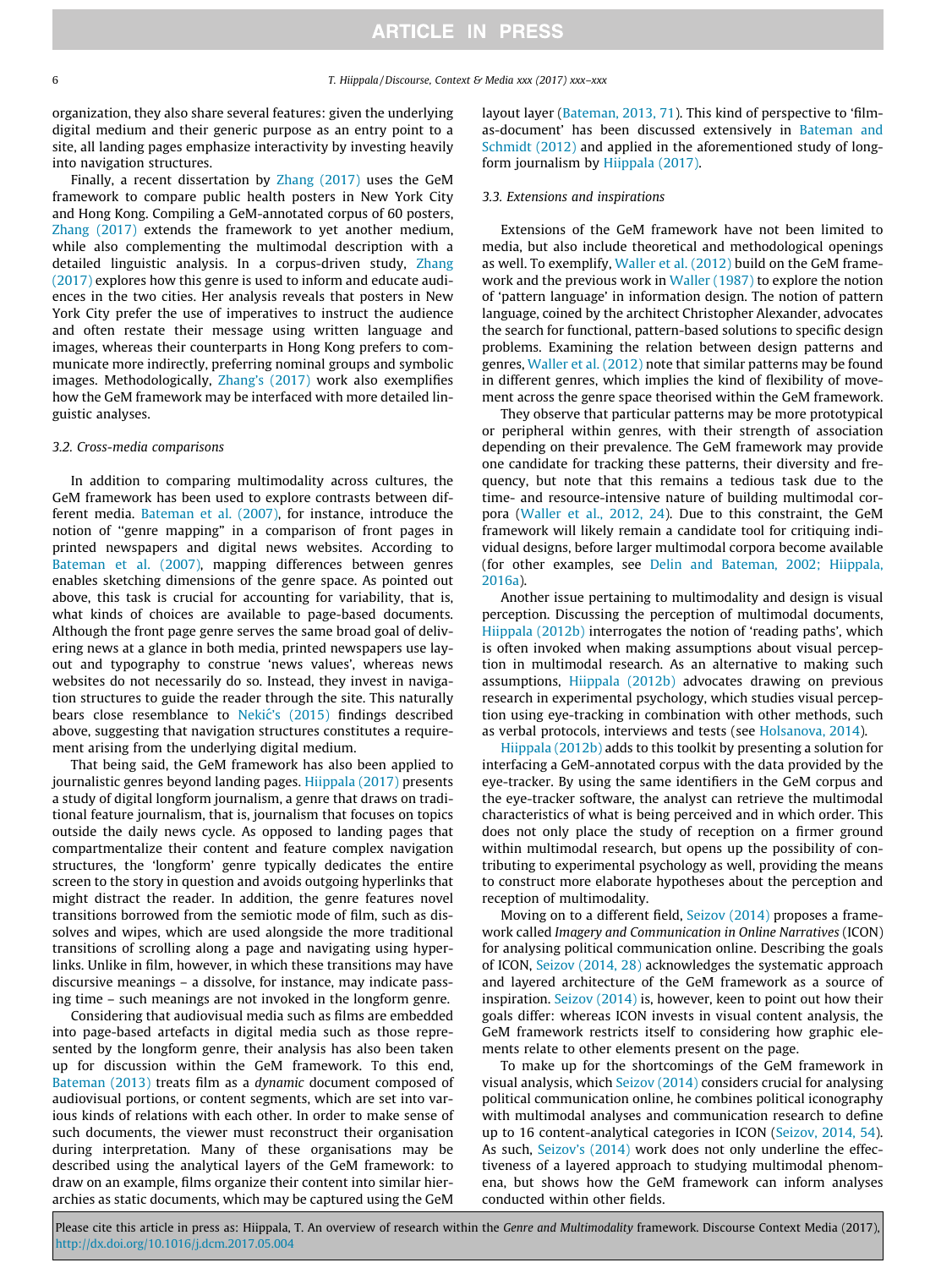Another type of extension contributing to methodological development can be found in [Hiippala \(2015c\),](#page-7-0) which presents a full-scale application of the GeM framework to 58 double-pages from tourist brochures published by the city of Helsinki, Finland, between 1967–2008. The motivation for compiling this corpus was to develop a data-driven approach to describing single genres and their change over time. To examine the corpus, [Hiippala](#page-7-0) [\(2015b\)](#page-7-0) provides a set of tools for querying and visualizing the data stored in the corpus. These tools are now publicly available and have been used to interrogate and visualize GeM corpora in [Zhang \(2017\)](#page-8-0).

# 4. Discussion

This section proceeds to discuss the reception and impact of the GeM framework. Beginning with criticism presented towards the framework in Section 4.1, the discussion considers some of its proposed shortcomings. Section 4.2 then turns towards the impact of the framework on multimodal research, while also outlining areas crucial for future research.

### 4.1. Criticism of the GeM framework

[Martinec \(2013, 149–150\)](#page-7-0) argues against the use of RST as a framework for describing discourse relations between contributions from different semiotic modes. In particular, [Martinec](#page-7-0) [\(2013\)](#page-7-0) points out the problem of pinpointing what exactly makes the analysts decide upon a specific relation. Although this may be examined statistically by measuring agreement between analysts, the process of interpretation remains a 'black box' (see, however, [Taboada and Mann, 2006, 444–445](#page-8-0)). However, this problem with RST emerges mainly when considering intersemiotic relations without relating them to their immediate context of occurrence, a problem which also extends to other schemas for describing similar relations [\(Bateman, 2016\)](#page-7-0). Within the GeM framework, however, RST is used to describe how documents achieve coherence, that is, how their parts work together towards a common goal. Capturing coherence is one aspect of account for the constraining effect of genre to which RST contributes – therefore it should not be reduced to a mere schema for describing intersemiotic relations.

In her review of [Bateman \(2008\), Santini \(2010\)](#page-7-0) raises concerns about the applicability of the GeM framework to corpus-driven multimodal research, noting the lack of annotated corpora. The time- and resource-intensive nature of manual annotation certainly presents a formidable 'logjam' that prevents the creation of larger multimodal corpora. As pointed out above, however, this area of research is likely to benefit from the advances in machine learning and computer vision in the future [\(Bateman et al., 2016;](#page-7-0) [Hiippala, 2016b\)](#page-7-0). At the same time, it is important to understand that the automatic processing of pages must go far beyond extracting written language, which would suffice for linguistic research. [Doermann and Tombre \(2014\)](#page-7-0) provide a comprehensive introduction to the state of the art in document analysis, which has long acknowledged the need to understand the entire document structure in addition to extracting and processing its contents.

[Santini \(2010\)](#page-8-0) also points out the lack of a clear definition of genre and labels for specific genres in [Bateman \(2008\).](#page-7-0) This monograph, however, should be mainly seen as a starting point – its annotation schema providing a bare minimum for describing document genres. In other words, the GeM framework is first and foremost intended to support the efforts to map the genre space. Adopting a predefined set of genre labels would work directly against the main arguments in [Bateman \(2008\)](#page-7-0): any definition of genre should be built on a description of genre space and its dimensions of variation, which should be in turn based on empirical research. The annotation schema provided by the GeM framework provides the means for doing this work.

In another review of the same monograph, [Scott \(2010, 241\)](#page-8-0) argues that the GeM framework's focus on the ''choices that documents have taken up in their design" [\(Bateman, 2008, 271](#page-7-0)) shifts the attention away from 'meaning' to 'design', which [Scott \(2010\)](#page-8-0) considers, following [Kress and van Leeuwen \(2001, 121\)](#page-7-0), a ''largely technical process". For this reason, [Scott \(2010\)](#page-8-0) proposes that the GeM framework separates the processes of production and design, thus focusing on the end product, while neglecting the individuals responsible for creating the document.

This represents a misunderstanding that arises from attempting to fit the GeM framework into that proposed by [Kress and van](#page-7-0) [Leeuwen \(2001\).](#page-7-0) Unlike [Scott \(2010, 241\)](#page-8-0) claims, the GeM framework does not assign agency to documents: the choices made in documents are always traced back to the semiotic modes and the individuals making use of them. In fact, as [Hiippala \(2016a\)](#page-7-0) shows by combining ethnographic methods with the GeM framework, this combination can reveal much about agencies involved in the 'technical' and more 'semiotic' design processes, providing a more precise view of their contributions and the constraints affecting the agencies that participate in the production of multimodal artefacts.

### 4.2. Impact and future research

With the major points of criticism covered, it is time to turn towards the impact of the GeM framework. Measured in terms of citations, as of May 2017 the GeM monograph ([Bateman, 2008\)](#page-7-0) has been cited 440 times according to Google Scholar. This number is, of course, not reflected by the breadth of previous work discussed above. In most cases, references to the GeM framework serve to point out that the concept of genre has also been applied in multimodal research. Actual applications of the framework remain relatively rare; corpus-driven analyses even more so. This obviously raises the point already made by [Santini \(2010\)](#page-8-0) in her review: is the application of GeM framework feasible in practice?.

It should be clear that pursuing analyses analogous to corpus analyses in linguistics is still far away: a challenge which is by no means limited to the GeM framework, but faces the entire field of multimodal research [\(Bateman, 2014e](#page-7-0)). The intermediate goals of the GeM framework, however, are more modest. As [Bateman](#page-7-0) [\(2008\)](#page-7-0) explicates:

''Our concern is to articulate a framework within which it is possible to frame precise questions concerning the mechanisms by which a multimodal document goes about creating the meanings that it does." [\(Bateman, 2008, 13\)](#page-7-0).

This itself represents a considerable task, given the variation inherent to all document genres. What previous studies show is that the GeM framework has considerable potential for systematic analysis of multimodal genres realized in different media, being capable of teasing out these mechanisms. As [Thomas \(2014\)](#page-8-0) notes, this helps to combat 'circularity' in multimodal analysis, whereby data analysis begins to be guided by the researcher's a priori assumptions. This crystallizes the main contribution of the GeM framework: increased empiricism in multimodal research.

To encourage the wider adoption of the GeM framework, increased efforts must be directed towards making its application easier and more efficient. Given that digital services are increasingly web-based, one possible solution would be to develop an environment or interface for conducting analyses, which would provide a set of tools for both manual and automatic annotation through a web-based service (cf. e.g. [Würsch et al., 2016](#page-8-0)). Such modern web-based technologies could also enable annotators to collaborate, allowing the distribution of work and annotation of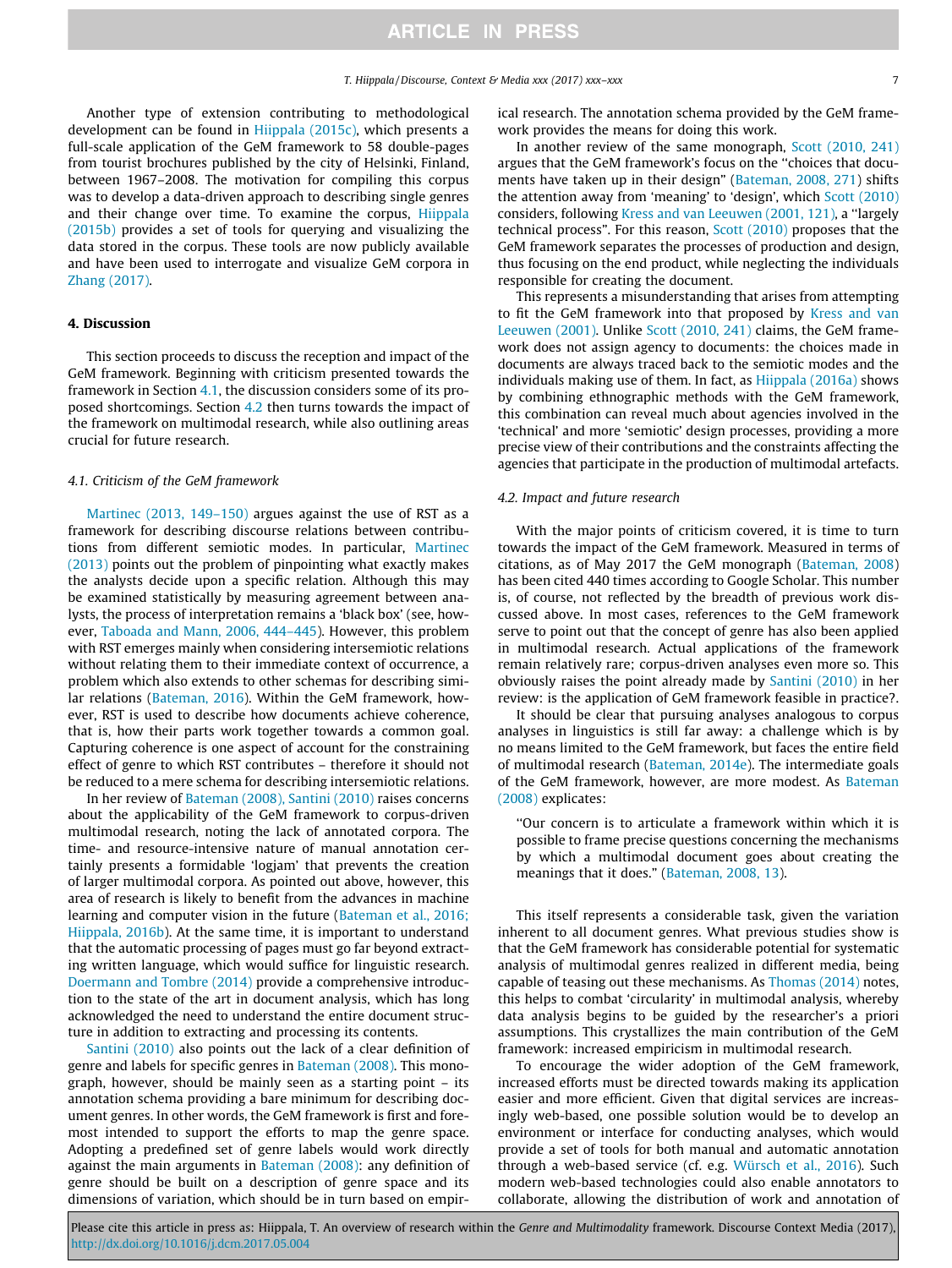<span id="page-7-0"></span>8 T. Hiippala / Discourse, Context & Media xxx (2017) xxx–xxx

artefacts in a piecemeal fashion. Existing tools such as [Thomas](#page-8-0) [\(2007\) and Hiippala \(2016b\)](#page-8-0) could be converted into backends responsible for data processing in these systems.

Increasing the size of multimodal corpora, in turn, could involve using crowd-sourced annotations via services such as Amazon Mechanical Turk (cf. [Shank, 2016](#page-8-0)). These services, in which nonexperts are paid to undertake annotation tasks requiring human input, are frequently used to annotate complex multimodal data for artificial intelligence research (for a recent example of complex dataset of 5000 diagrams, see Kembhavi et al., 2016). These annotation tasks are typically broken down into small steps such as marking constituents and categorizing them, in order to enable non-expert annotators to perform the assigned tasks and to maximize the level of agreement between them (Kembhavi et al., 2016, 9).

# 5. Conclusion

To conclude, this review article has attempted to provide an overview of the research conducted within the Genre and Multimodality (GeM) framework for describing the multimodality of page-based documents (Bateman, 2008). By introducing the central theoretical concepts, their respective contributions and application in analysis, the article sought to demonstrate how the framework provides a systematic, corpus-driven approach to describing multimodal documents. The article also identified certain challenges in full-scale application of the framework, which mainly emerge from the time- and resource intensive nature of compiling multimodal corpora. These challenges may be partially met by automating parts of the annotation process, which would enable researchers to take advantage of the descriptive and empirical capabilities provided by the GeM framework.

#### References

- [Bateman, J.A., 2008. Multimodality and Genre: A Foundation for the Systematic](http://refhub.elsevier.com/S2211-6958(16)30187-8/h0005) [Analysis of Multimodal Documents. Palgrave Macmillan, London](http://refhub.elsevier.com/S2211-6958(16)30187-8/h0005).
- [Bateman, J.A., 2009. Discourse across semiotic modes. In: Renkema, J. \(Ed.\),](http://refhub.elsevier.com/S2211-6958(16)30187-8/h0010) [Discourse, of course: An overview of research in discourse studies. Benjamins,](http://refhub.elsevier.com/S2211-6958(16)30187-8/h0010) [Amsterdam, pp. 55–66](http://refhub.elsevier.com/S2211-6958(16)30187-8/h0010).
- [Bateman, J.A., 2011. The decomposability of semiotic modes. In: O'Halloran, K.L.,](http://refhub.elsevier.com/S2211-6958(16)30187-8/h0015) [Smith, B.A. \(Eds.\), Multimodal Studies: Multiple Approaches and Domains.](http://refhub.elsevier.com/S2211-6958(16)30187-8/h0015) [Routledge, London, pp. 17–38](http://refhub.elsevier.com/S2211-6958(16)30187-8/h0015).
- [Bateman, J.A., 2013. Multimodal analysis of film within the GeM framework. Ilha do](http://refhub.elsevier.com/S2211-6958(16)30187-8/h0020) [Desterro 64, 49–84](http://refhub.elsevier.com/S2211-6958(16)30187-8/h0020).
- [Bateman, J.A., 2014a. The constitutive role of semiotic modes for the theory and](http://refhub.elsevier.com/S2211-6958(16)30187-8/h0025) [practice of multimodal analysis. In: DeCoursey, C. \(Ed.\), Language Arts in Asia 2:](http://refhub.elsevier.com/S2211-6958(16)30187-8/h0025) [English and Chinese through Literature, Drama and Popular Culture. Cambridge](http://refhub.elsevier.com/S2211-6958(16)30187-8/h0025) [Scholars Publishing, Newcastle, pp. 8–33.](http://refhub.elsevier.com/S2211-6958(16)30187-8/h0025)
- [Bateman, J.A., 2014b. Developing a GeM \(Genre and Multimodality\) model. In:](http://refhub.elsevier.com/S2211-6958(16)30187-8/h0030) [Norris, S., Maier, C.D. \(Eds.\), Interactions, Images and Texts: A Reader in](http://refhub.elsevier.com/S2211-6958(16)30187-8/h0030) [Multimodality. De Gruyter Mouton, Berlin and New York, pp. 25–36.](http://refhub.elsevier.com/S2211-6958(16)30187-8/h0030)
- Bateman, J.A., 2014c. Genre in the age of multimodality: some conceptual refinements for practical analysis. In: Evangelisti-Allori, P., Bhatia, V.K., Bateman, J.A. (Eds.), Evolution in Genre: Emergence, Variation, Multimodality, Peter Lang, Frankfurt am Main, pp. 237–269.
- [Bateman, J.A., 2014d. Text and Image: A Critical Introduction to the Visual/Verbal](http://refhub.elsevier.com/S2211-6958(16)30187-8/h0040) [Divide. Routledge, London and New York.](http://refhub.elsevier.com/S2211-6958(16)30187-8/h0040)
- [Bateman, J.A., 2014e. Using multimodal corpora for empirical research. In: Jewitt, C.](http://refhub.elsevier.com/S2211-6958(16)30187-8/h0045) [\(Ed.\), The Routledge Handbook of Multimodal Analysis. second ed. Routledge,](http://refhub.elsevier.com/S2211-6958(16)30187-8/h0045) [London and New York, pp. 238–252](http://refhub.elsevier.com/S2211-6958(16)30187-8/h0045).
- [Bateman, J.A., 2016. Methodological and theoretical issues for the empirical](http://refhub.elsevier.com/S2211-6958(16)30187-8/h0050) [investigation of multimodality. In: Klug, N.-M., Stöckl, H. \(Eds.\), Sprache](http://refhub.elsevier.com/S2211-6958(16)30187-8/h0050) [immultimodalen Kontext/Language and Multimodality. De Gruyter Mouton,](http://refhub.elsevier.com/S2211-6958(16)30187-8/h0050) [Berlin, pp. 36–74.](http://refhub.elsevier.com/S2211-6958(16)30187-8/h0050)
- [Bateman, J.A., Delin, J.L., 2003. Genre and multimodality: expanding the context for](http://refhub.elsevier.com/S2211-6958(16)30187-8/h0055) [comparison across languages. In: Willems, D., Defrancq, B., Colleman, T., Nöel, D.](http://refhub.elsevier.com/S2211-6958(16)30187-8/h0055) [\(Eds.\), Contrastive Analysis in Language: Identifying Linguistic Units of](http://refhub.elsevier.com/S2211-6958(16)30187-8/h0055) [Comparison. Palgrave Macmillan, Houndsmills, pp. 230–266.](http://refhub.elsevier.com/S2211-6958(16)30187-8/h0055)
- [Bateman, J.A., Delin, J.L., Allen, P., 2000. Constraints on layout in multimodal](http://refhub.elsevier.com/S2211-6958(16)30187-8/h0060) [document generation. In: Proceedings of the First International Natural](http://refhub.elsevier.com/S2211-6958(16)30187-8/h0060) [Language Generation Conference, Workshop on Coherence in Generated](http://refhub.elsevier.com/S2211-6958(16)30187-8/h0060) [Multimedia. Association for Computational Linguistics, Mitzpe Ramon, Israel.](http://refhub.elsevier.com/S2211-6958(16)30187-8/h0060)
- Bateman, J.A., Delin, J.L., Henschel, R., 2002. XML and multimodal corpus design: experiences with multi-layered stand-off annotations in the GeM corpus. In:

Proceedings of the LREC'02 Workshop: Towards a Roadmap for Multimodal Language Resources and Evaluation, Las Palmas, Canary Islands, Spain, pp. 13–  $20$ 

- [Bateman, J.A., Delin, J.L., Henschel, R., 2004. Multimodality and empiricism:](http://refhub.elsevier.com/S2211-6958(16)30187-8/h0070) [preparing for a corpus-based approach to the study of multimodal meaning](http://refhub.elsevier.com/S2211-6958(16)30187-8/h0070)[making. In: Charles, C., Ventola, E., Kaltenbacher, M. \(Eds.\), Perspectives on](http://refhub.elsevier.com/S2211-6958(16)30187-8/h0070) [Multimodality. Benjamins, Amsterdam, pp. 65–89.](http://refhub.elsevier.com/S2211-6958(16)30187-8/h0070)
- [Bateman, J.A., Delin, J.L., Henschel, R., 2007. Mapping the multimodal genres of](http://refhub.elsevier.com/S2211-6958(16)30187-8/h0075) [traditional and electronic newspapers. In: Royce, T.D., Bowcher, W.L. \(Eds.\),](http://refhub.elsevier.com/S2211-6958(16)30187-8/h0075) [New Directions in the Analysis of Multimodal Discourse. Lawrence Erlbaum,](http://refhub.elsevier.com/S2211-6958(16)30187-8/h0075) [Mahwah, NJ, pp. 147–172](http://refhub.elsevier.com/S2211-6958(16)30187-8/h0075).
- [Bateman, J.A., Schmidt, K.-H., 2012. Multimodal Film Analysis: How Films Mean.](http://refhub.elsevier.com/S2211-6958(16)30187-8/h0080) [Routledge, London](http://refhub.elsevier.com/S2211-6958(16)30187-8/h0080).
- [Bateman, J.A., Tseng, C., Seizov, O., Jacobs, A., Lüdtke, A., Müller, M.G., Herzog, O.,](http://refhub.elsevier.com/S2211-6958(16)30187-8/h0085) [2016. Towards next generation visual archives: image, film and discourse.](http://refhub.elsevier.com/S2211-6958(16)30187-8/h0085) [Visual Stud. 31 \(2\), 131–154.](http://refhub.elsevier.com/S2211-6958(16)30187-8/h0085)
- [Bateman, J.A., Wildfeuer, J., Hiippala, T., 2017. Multimodality: Foundations,](http://refhub.elsevier.com/S2211-6958(16)30187-8/h0090) [Research and Analysis – A Problem-Oriented Introduction. De Gruyter](http://refhub.elsevier.com/S2211-6958(16)30187-8/h0090) [Mouton, Berlin](http://refhub.elsevier.com/S2211-6958(16)30187-8/h0090).
- Bawarshi, A.S., Reiff, M.J., 2010. Genre: An Introduction to History, Theory, Research, and Pedagogy, Parlor, West Lafayette.
- [Delin, J.L., Bateman, J.A., 2002. Describing and critiquing multimodal documents.](http://refhub.elsevier.com/S2211-6958(16)30187-8/h0100) [Document Design 3 \(2\), 140–155.](http://refhub.elsevier.com/S2211-6958(16)30187-8/h0100)
- [Delin, J.L., Bateman, J.A., Allen, P., 2003. A model of genre in document layout.](http://refhub.elsevier.com/S2211-6958(16)30187-8/h0105) [Inform. Des. J. 11 \(1\), 54–66.](http://refhub.elsevier.com/S2211-6958(16)30187-8/h0105)
- [Doermann, D., Tombre, K. \(Eds.\), 2014. Handbook of Document Image Processing](http://refhub.elsevier.com/S2211-6958(16)30187-8/h0110) [and Recognition. Springer-Verlag, London](http://refhub.elsevier.com/S2211-6958(16)30187-8/h0110).
- [Elleström, L., 2010. The modalities of media: A model for understanding intermedial](http://refhub.elsevier.com/S2211-6958(16)30187-8/h0115) [relations. In: Elleström, L. \(Ed.\), Media Borders, Multimodality and](http://refhub.elsevier.com/S2211-6958(16)30187-8/h0115) [Intermediality. Palgrave, London, pp. 11–48.](http://refhub.elsevier.com/S2211-6958(16)30187-8/h0115)
- [Freadman, A., 2012. The traps and trappings of genre theory. Appl. Linguist. 33 \(5\),](http://refhub.elsevier.com/S2211-6958(16)30187-8/h0120) [544–563](http://refhub.elsevier.com/S2211-6958(16)30187-8/h0120).
- [Hiippala, T., 2012a. The localisation of advertising print media as a multimodal](http://refhub.elsevier.com/S2211-6958(16)30187-8/h0125) [process. In: Bowcher, W.L. \(Ed.\), Multimodal Texts from Around the World:](http://refhub.elsevier.com/S2211-6958(16)30187-8/h0125) [Linguistic and Cultural Insights. Palgrave, London, pp. 97–122.](http://refhub.elsevier.com/S2211-6958(16)30187-8/h0125)
- [Hiippala, T., 2012b. Reading paths and visual perception in multimodal research,](http://refhub.elsevier.com/S2211-6958(16)30187-8/h0130) [psychology and brain sciences. J. Pragmat. 44 \(3\), 315–327](http://refhub.elsevier.com/S2211-6958(16)30187-8/h0130).
- [Hiippala, T., 2014. Multimodal genre analysis. In: Norris, S., Maier, C.D. \(Eds.\),](http://refhub.elsevier.com/S2211-6958(16)30187-8/h0135) [Interactions, Images and Texts: A Reader in Multimodality. De Gruyter Mouton,](http://refhub.elsevier.com/S2211-6958(16)30187-8/h0135) [Berlin and New York, pp. 111–123.](http://refhub.elsevier.com/S2211-6958(16)30187-8/h0135)
- Hiippala, T., 2015a. GeM-HTB: A multimodal corpus of tourist brochures produced by the city of Helsinki, Finland (1967–2008) URL [<http://urn.fi/urn:nbn:fi:lb-](http://urn.fi/urn:nbn:fi:lb-201411281)[201411281>.](http://urn.fi/urn:nbn:fi:lb-201411281)
- Hiippala, T., 2015b. gem-tools: Tools for working with multimodal corpora annotated using the Genre and Multimodality model. URL <[http://doi.org/10.](http://doi.org/10.5281/zenodo.594288) [5281/zenodo.594288>](http://doi.org/10.5281/zenodo.594288).
- [Hiippala, T., 2015c. The Structure of Multimodal Documents: An Empirical](http://refhub.elsevier.com/S2211-6958(16)30187-8/h0150) [Approach. Routledge, New York and London](http://refhub.elsevier.com/S2211-6958(16)30187-8/h0150).
- [Hiippala, T., 2016a. Individual and collaborative semiotic work in document design.](http://refhub.elsevier.com/S2211-6958(16)30187-8/h0155) [Hermes - J. Lang. Commun. Bus. 55, 45–59.](http://refhub.elsevier.com/S2211-6958(16)30187-8/h0155)
- [Hiippala, T., 2016b. Semi-automated annotation of page-based documents within](http://refhub.elsevier.com/S2211-6958(16)30187-8/h0160) [the Genre and Multimodality framework. In: Proceedings of the 10th SIGHUM](http://refhub.elsevier.com/S2211-6958(16)30187-8/h0160) [Workshop on Language Technology for Cultural Heritage, Social Sciences, and](http://refhub.elsevier.com/S2211-6958(16)30187-8/h0160) [Humanities. Association for Computational Linguistics, Berlin, Germany, pp.](http://refhub.elsevier.com/S2211-6958(16)30187-8/h0160) [84–89.](http://refhub.elsevier.com/S2211-6958(16)30187-8/h0160)
- [Hiippala, T., 2017. The multimodality of digital longform journalism. Digital Journal.](http://refhub.elsevier.com/S2211-6958(16)30187-8/h0165) [5 \(4\), 420–442.](http://refhub.elsevier.com/S2211-6958(16)30187-8/h0165)
- [Holsanova, J., 2014. Reception of multimodality: applying eye-tracking](http://refhub.elsevier.com/S2211-6958(16)30187-8/h0170) [methodology in multimodal research. In: Jewitt, C. \(Ed.\), The Routledge](http://refhub.elsevier.com/S2211-6958(16)30187-8/h0170) [Handbook of Multimodal Analysis. second ed. Routledge, London, pp. 287–298](http://refhub.elsevier.com/S2211-6958(16)30187-8/h0170).
- [Jewitt, C., 2014. Different approaches to multimodality. In: Jewitt, C. \(Ed.\), The](http://refhub.elsevier.com/S2211-6958(16)30187-8/h0175) [Routledge Handbook of Multimodal Analysis. second edn. Routledge, London,](http://refhub.elsevier.com/S2211-6958(16)30187-8/h0175) [pp. 31–43](http://refhub.elsevier.com/S2211-6958(16)30187-8/h0175).
- [Kaltenbacher, M., 2004. Perspectives on multimodality: from the early beginnings](http://refhub.elsevier.com/S2211-6958(16)30187-8/h0180) [to the state of the art. Informat. Des. J. + Doc. Des. 12 \(3\), 190–207.](http://refhub.elsevier.com/S2211-6958(16)30187-8/h0180) [Kembhavi, A., Salvato, M., Kolve, E., Seo, M., Hajishirzi, H., Farhadi, A., 2016. A](http://refhub.elsevier.com/S2211-6958(16)30187-8/h0185)
- [diagram is worth a dozen images. In: Computer Vision ECCV 2016: 14th](http://refhub.elsevier.com/S2211-6958(16)30187-8/h0185) [European Conference, Amsterdam, The Netherlands, October 11–14, 2016,](http://refhub.elsevier.com/S2211-6958(16)30187-8/h0185) [Proceedings, Part IV. Springer, Cham, pp. 235–251](http://refhub.elsevier.com/S2211-6958(16)30187-8/h0185).
- [Kong, K.C.C., 2013. A corpus-based study in comparing the multimodality of](http://refhub.elsevier.com/S2211-6958(16)30187-8/h0190) [Chinese- and English-language newspapers. Visual Commun. 12 \(2\), 173–196](http://refhub.elsevier.com/S2211-6958(16)30187-8/h0190).
- [Kress, G., 2011. Partnerships in research: multimodality and ethnography. Qual.](http://refhub.elsevier.com/S2211-6958(16)30187-8/h0195) [Res. 11 \(3\), 239–260](http://refhub.elsevier.com/S2211-6958(16)30187-8/h0195).
- [Kress, G., 2015. Semiotic work: Applied Linguistics and a social semiotic account of](http://refhub.elsevier.com/S2211-6958(16)30187-8/h0200) [multimodality. AILA Rev. 28 \(1\), 49–71.](http://refhub.elsevier.com/S2211-6958(16)30187-8/h0200)
- [Kress, G., van Leeuwen, T., 1996. Reading Images: The Grammar of Visual Design.](http://refhub.elsevier.com/S2211-6958(16)30187-8/h0205) [Routledge, London](http://refhub.elsevier.com/S2211-6958(16)30187-8/h0205).
- [Kress, G., van Leeuwen, T., 2001. Multimodal Discourse: The Modes and Media of](http://refhub.elsevier.com/S2211-6958(16)30187-8/h0210) [Contemporary Communication. Arnold, London.](http://refhub.elsevier.com/S2211-6958(16)30187-8/h0210)
- [Lemke, J.L., 1999. Typology, Topology, Topography: Genre Semantics. University of](http://refhub.elsevier.com/S2211-6958(16)30187-8/h0215) [Michigan \(unpublished manuscript\).](http://refhub.elsevier.com/S2211-6958(16)30187-8/h0215)
- [Martinec, R., 2005. Topics in multimodality. In: Hasan, R., Matthiessen, C.M.,](http://refhub.elsevier.com/S2211-6958(16)30187-8/h0220) [Webster, J.J. \(Eds.\), Continuing Discourse on Language: A Functional](http://refhub.elsevier.com/S2211-6958(16)30187-8/h0220) [Perspective, vol. 1. Equinox, London, pp. 157–181.](http://refhub.elsevier.com/S2211-6958(16)30187-8/h0220)
- [Martinec, R., 2013. Nascent and mature uses of a semiotic system: the case of](http://refhub.elsevier.com/S2211-6958(16)30187-8/h0225) [image-text relations. Visual Commun. 12 \(2\), 147–172.](http://refhub.elsevier.com/S2211-6958(16)30187-8/h0225)